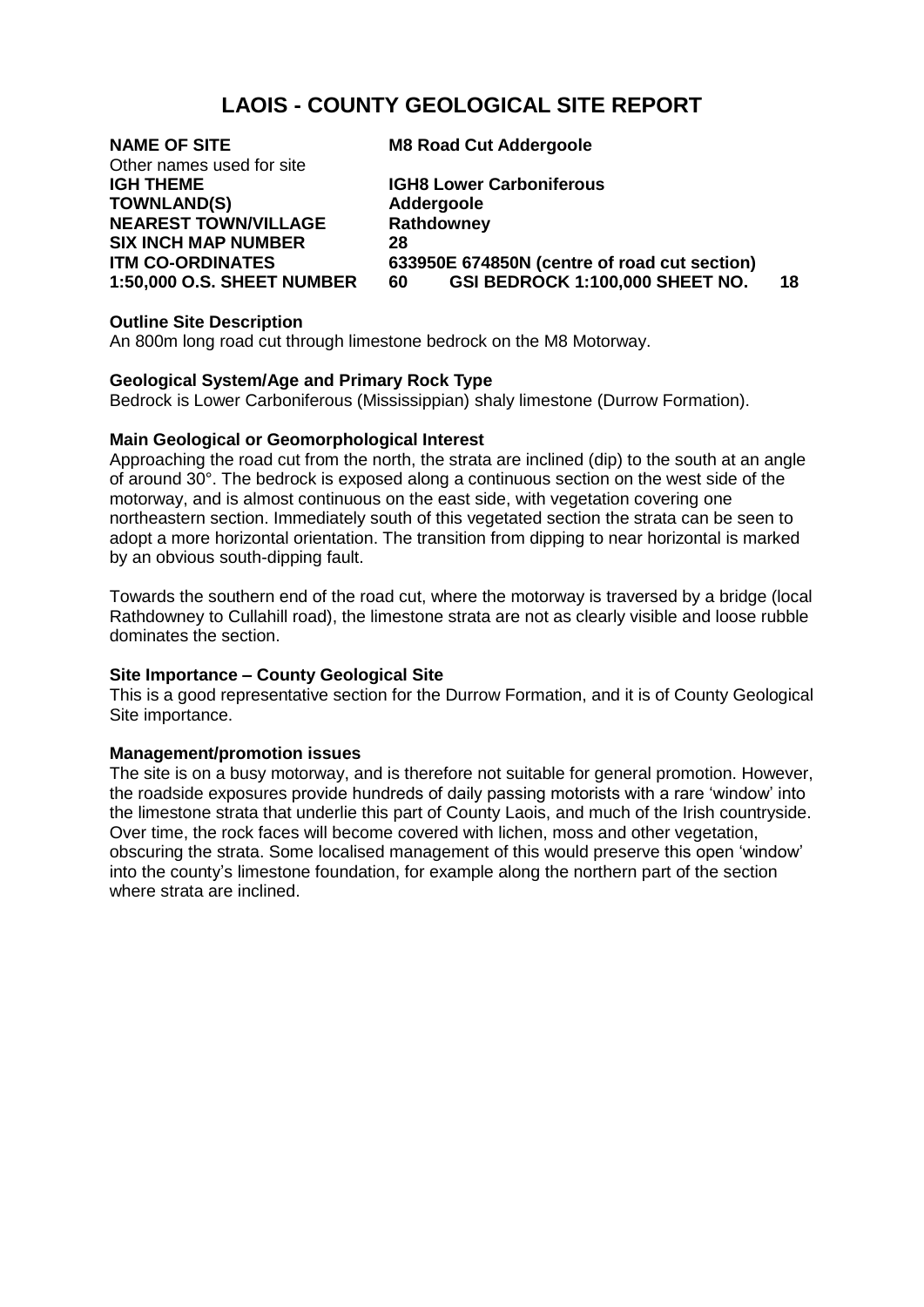

M8 Road cut viewed looking south from lay-by.



South-dipping limestone strata on the west side of M8 Road cut (northern part of road cut).



View looking south under bridge carrying local Rathdowney to Cullahill road over M8.